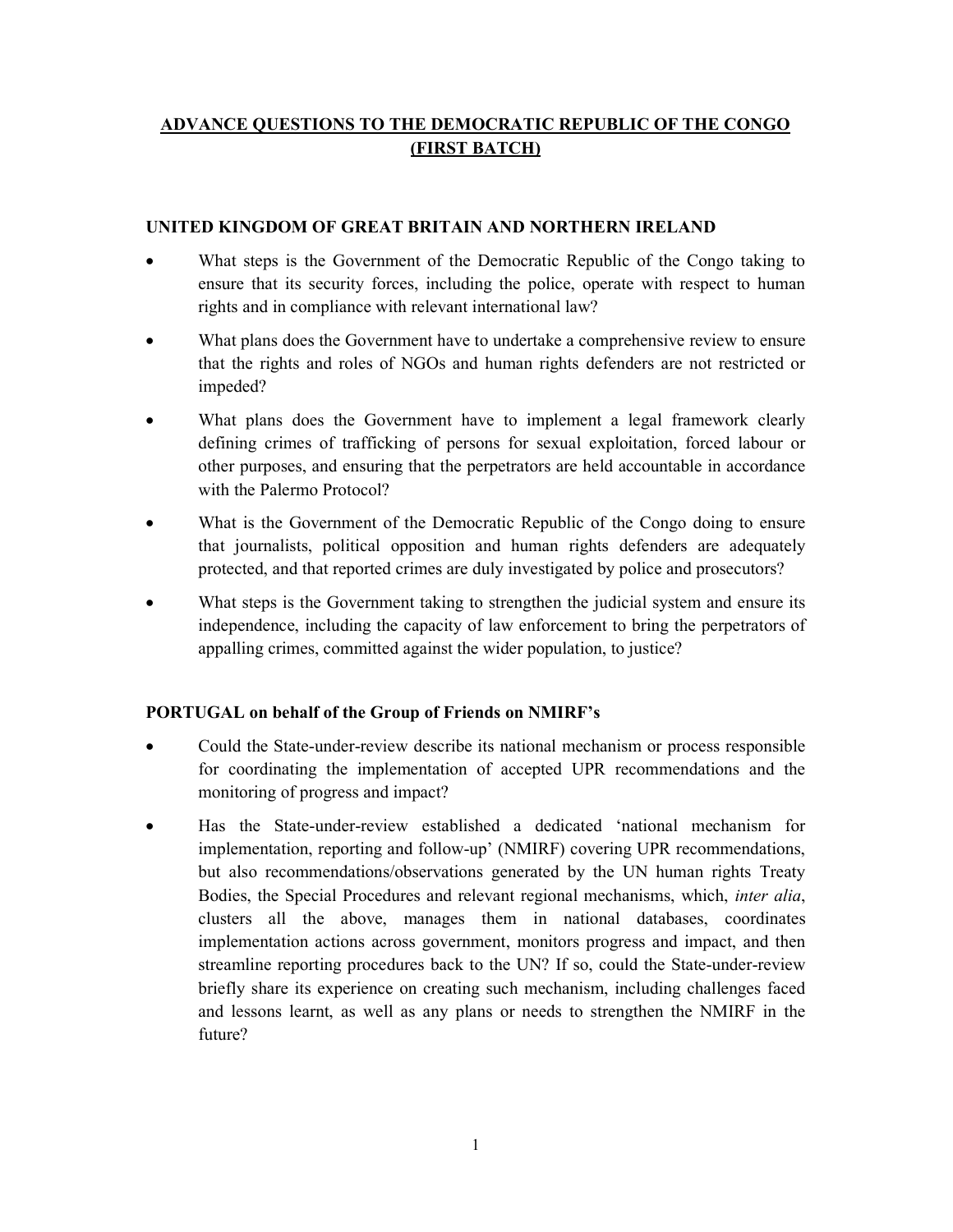# UNITED STATES OF AMERICA

- As many as 500 people were killed in Yumbi in western DRC in mid-December. What was the cause of this violence and what actions is the DRC government taking to hold accountable those who were responsible?
- What will the government do to address these grievances and promote reconciliation?
- What is the government doing to reform the judiciary, promote judicial independence and impartiality, and hold corrupt judges accountable?
- The United States is closely following the investigation and prosecution of those responsible for the March 2017 murders of UN experts Michael Sharp and Zaida Catalan. What is the DRC government doing to arrest those still at-large who may have been involved in the murders?
- What is the government doing to hold people accountable for abuses and violations of human rights, including those in the government, senior members of security forces, and in armed groups?
- What will the new government do to reform the security services and prevent human rights violations by its members?
- What is the new government's plan to strengthen the capacity and resources of labor and criminal law enforcement to investigate and prosecute the worst forms of child labor and increase penalties for such labor violations?
- What will the government do to address children subjected to physical violence and/or detention for their alleged association with armed groups, and ensure that the Congolese military (FARDC) does not support non-state armed groups that perpetuate the worst forms of child labor, including child soldiering?
- What is the government doing to respect and promote the rights to freedom of religion or belief, expression, and peaceful assembly and association? How is the government promoting religious tolerance and working with the Muslim community for equal privileges as larger religious groups?
- The constitution prohibits discrimination against persons with disabilities and provides specific government protection for them. What will the government do to enforce these provisions effectively, and ensure that persons with disabilities obtain equal access to education, employment, and other government services?
- What steps is the government taking to protect lesbian, gay, bisexual, transgender and intersex (LGBTI) persons from violence and serious forms of discrimination?
- What steps is the new government taking to guarantee individuals' rights to free expression and free assembly online and offline?